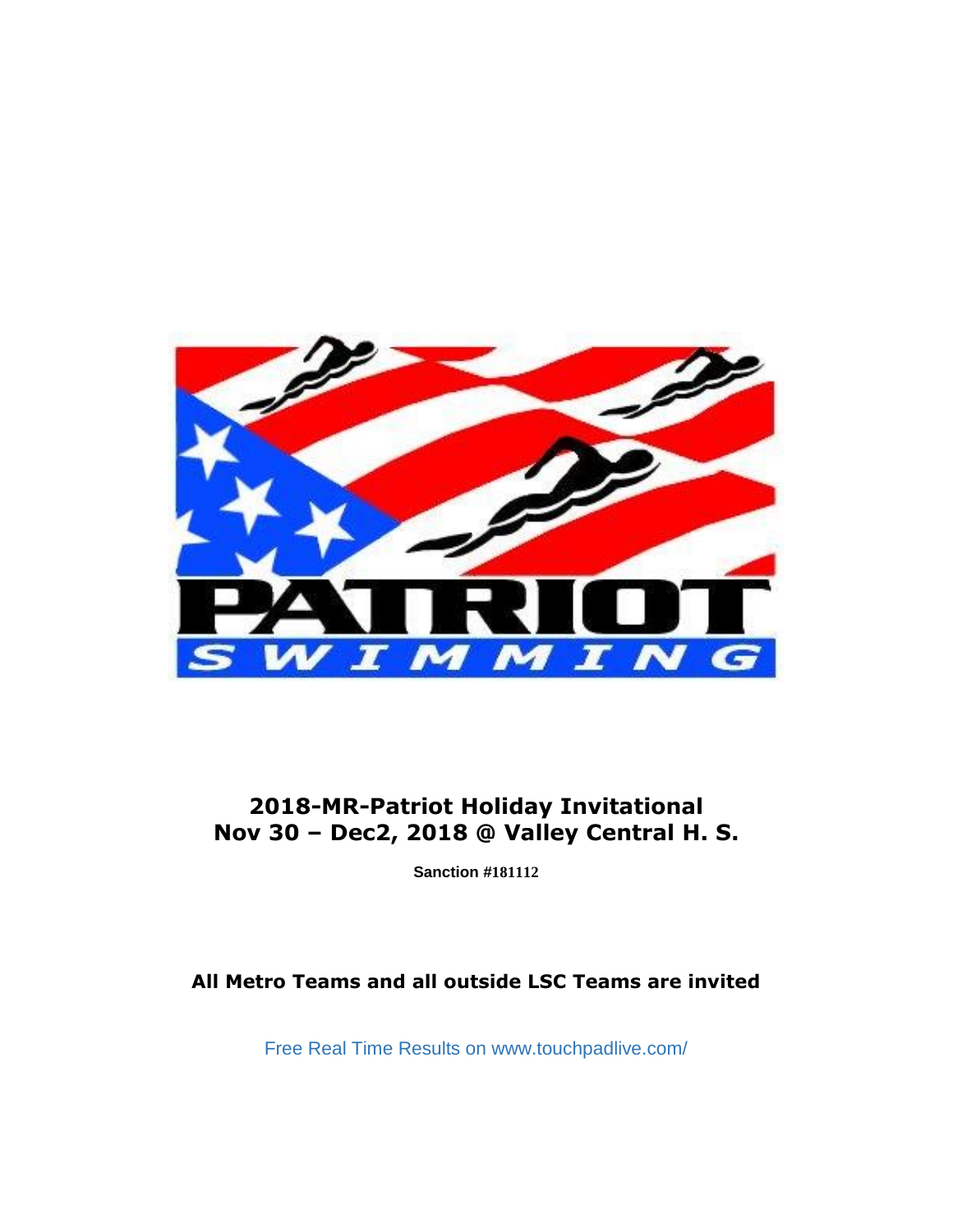## **Nov 30 – Dec2, 2018**

| <b>SANCTION:</b>                      | Held under the sanction of USA Swimming/Metropolitan Swimming, Inc., #181112                                                                                                                                                                                                                                                                                                                                                                                                                                                                                      |  |  |
|---------------------------------------|-------------------------------------------------------------------------------------------------------------------------------------------------------------------------------------------------------------------------------------------------------------------------------------------------------------------------------------------------------------------------------------------------------------------------------------------------------------------------------------------------------------------------------------------------------------------|--|--|
| <b>LOCATION:</b>                      | <b>Valley Central High School Aquatic Center</b><br>1175 NY-17K,<br>Montgomery, NY 12549                                                                                                                                                                                                                                                                                                                                                                                                                                                                          |  |  |
| <b>FACILITY:</b>                      | 8 Lane 25 Yard Pool utilizing Colorado Timing System and 8 Line Scoreboard<br>The pool Has Not been certified in accordance with Article 104.2.2C (4)                                                                                                                                                                                                                                                                                                                                                                                                             |  |  |
| <b>SESSIONS:</b>                      | Fri 5:00pm W-up 6:00pm Start<br>Sat 7:00am W-up 8:00am Start<br>11:30am W-up 12:30pm Start. Finals 5:00pm W-up 6:00pm start<br>Sun 7:00am W-up 8:00am Start<br>11:30am W-up 12:30pm Start. Finals 5:00pm W-up 6:00pm start                                                                                                                                                                                                                                                                                                                                        |  |  |
| <b>FORMAT:</b>                        | All Friday Events are Timed Finals. All Saturday & Sunday Events are Trials and Finals.<br>10 & Under 1 Finals Heat, 11 & Over Consolation & Finals Heats.                                                                                                                                                                                                                                                                                                                                                                                                        |  |  |
| <b>ELIGIBILITY:</b>                   | Open to all USA Swimming/Metropolitan Swimming Inc. registered swimmers.<br>All swimmers participating in this meet must be registered by the first day of the meet.<br>Age on Nov 30, 2018 will determine age for the entire meet.                                                                                                                                                                                                                                                                                                                               |  |  |
| <b>DISABILITY</b><br><b>SWIMMERS:</b> | Swimmers with disabilities are encouraged to attend. Contact the meet director if you need special<br>consideration.<br>The athlete (or the athlete's coach) is also responsible for notifying the meet referee of any disability prior<br>to the competition.                                                                                                                                                                                                                                                                                                    |  |  |
| <b>ENTRIES:</b>                       | Swimmers may enter 3 Individual events per session for Trials & Finals Sessions, 4 Events for<br>Friday timed finals session. Entries will be First Come First Served and will be limited to 250<br>swimmers per session. NT's are not permitted! The Patriot Swim Team reserves the right to<br>enter it's swimmers regardless of time. Deck Entries are NOT permitted. All Entries must be<br>sent as a Hy-Tek or Team Unify file. Manual Entries WILL NOT be accepted. Mail payment along<br>with Hy-Tek Meet Entry Fee Report and detailed Meet Entry Report. |  |  |
|                                       | U.S. Mail Entries/Payment to: Patriot Aquatics, PO Box 484, Jefferson Valley, NY 10535<br>Email Entries/Confirm Entry Receipt: patriotentries@gmail.com<br><b>Signature Waiver Required for Express Mailed Entries</b>                                                                                                                                                                                                                                                                                                                                            |  |  |
| <b>DEADLINE:</b>                      | 1: The final entry deadline for this meet is November 18, 2018<br>2: After Nov 18 Deadline or after meet is closed, only time updates will be accepted, No further<br>addition/deletion of swimmers will be accepted.                                                                                                                                                                                                                                                                                                                                             |  |  |
|                                       | An email confirming receipt of entries if you provide an email contact. Please contact Meet Director if you<br>do not receive such a report within 2 days of your original email. Your entries are deemed not received<br>if you do not get email confirmation.                                                                                                                                                                                                                                                                                                   |  |  |
| <b>ENTRY FEE:</b>                     | \$5.00 per Timed Final Event, \$6.00 per Trial & Final Event, \$5.00 Surcharge per Swimmer<br>Make check payable to: Patriot Aquatics.<br>Payment must be received by Nov 18, 2018 for email entries. Payment must be included with all mail<br>entries. Failure to pay entry fees by this deadline could result in teams being barred from the meet.                                                                                                                                                                                                             |  |  |
| <b>WARM-UP:</b>                       | Warm up lanes may be assigned. Sprint lanes will be available 20 minutes prior to the end of<br>each warm up. Lanes 1 & 8 will remain General warm up during sprints.                                                                                                                                                                                                                                                                                                                                                                                             |  |  |
| <b>SCRATCHES:</b>                     | Coaches will be given scratch sheets upon check-in for each session. All scratches are due no later than<br>30 minutes prior to the start of the session. Coaches are asked to indicate clearly individual events<br>scratches and which swimmers will not be participating in the session. Swimmers have 30 minutes                                                                                                                                                                                                                                              |  |  |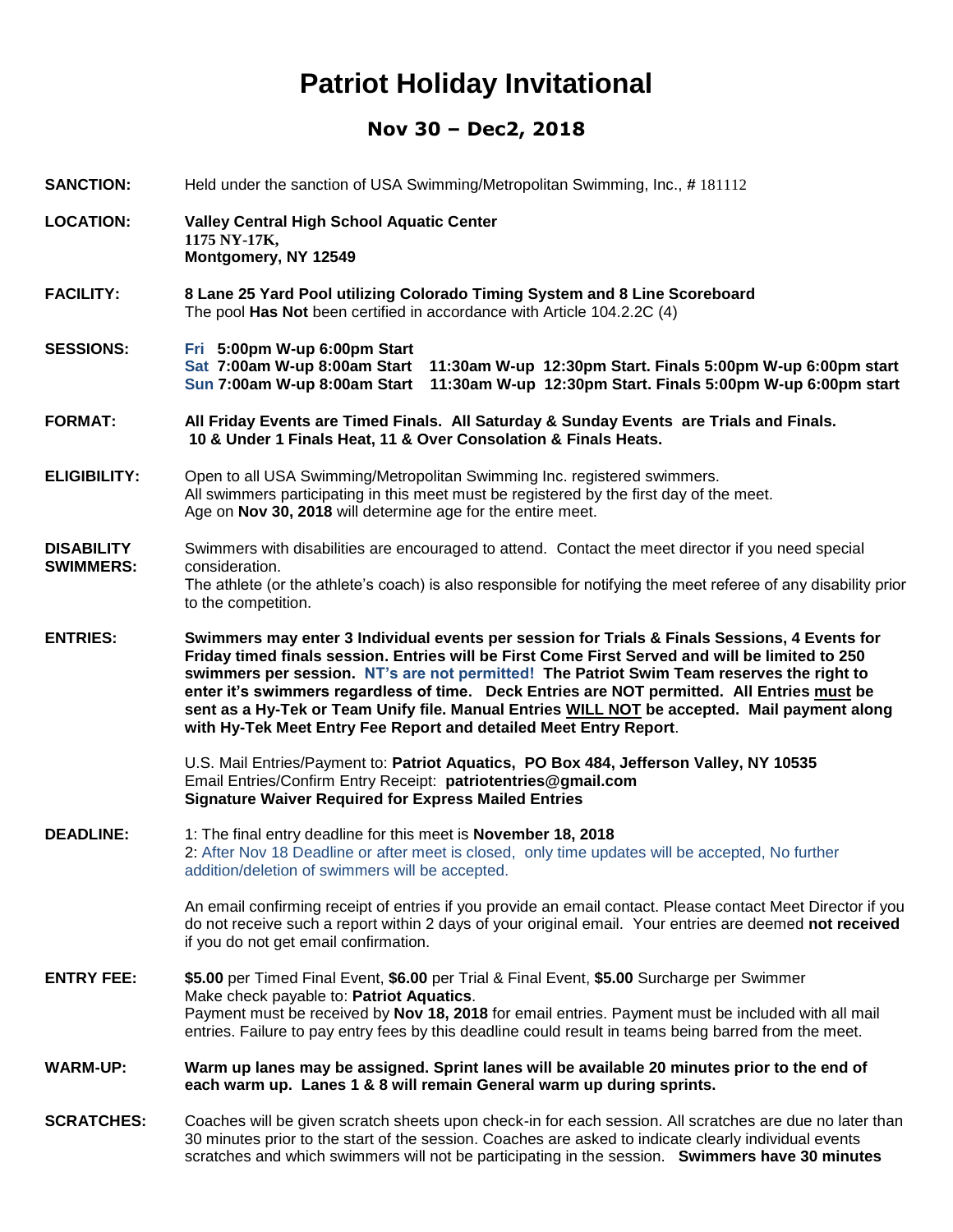|                                         | from the announcement of trials results, to declare intent to scratch from finals. Finals no shows<br>will be scratched from the remainder of the meet. Prelim no shows will be scratched from their<br>next event.                                                                                                                                |  |  |
|-----------------------------------------|----------------------------------------------------------------------------------------------------------------------------------------------------------------------------------------------------------------------------------------------------------------------------------------------------------------------------------------------------|--|--|
| <b>COACHES:</b>                         | In accordance with Metropolitan Swimming Inc. Policy, only those coaches who display current, valid<br>USA Swimming credentials will be permitted to act in a coaching capacity at this meet. Coaches who do<br>not possess these credentials will be required to leave the deck area.                                                             |  |  |
| <b>AWARDS:</b>                          | Medals 1-3, Ribbons 4-8. Team Trophies Boys, Girls, Combined. Individual High Point Each Age<br>Group                                                                                                                                                                                                                                              |  |  |
| <b>OFFICIALS:</b>                       | Meet Referee: Meet Referee: Felicity Marinello (E-mail: flickdance@msn.com)<br>Officials wishing to volunteer should contact Meet Referee by Nov 28th.                                                                                                                                                                                             |  |  |
| <b>MEET</b><br><b>DIRECTOR:</b>         | Robert Vializ, patriotwswimclub@aol.com 914 497 4716                                                                                                                                                                                                                                                                                               |  |  |
| <b>ADMIN OFF:</b>                       | <b>Richard Gash</b>                                                                                                                                                                                                                                                                                                                                |  |  |
| <b>RULES:</b>                           | The current USA Swimming Rules and Regulations will apply.<br>The USA Swimming Code of Conduct is in effect for the duration of the meet.<br>The overhead start procedure may be used at the discretion of the meet Referee.                                                                                                                       |  |  |
| <b>SAFETY:</b>                          | Metropolitan Safety and Warm-up procedures will be in effect. Marshals will be present throughout<br>warm-ups and competition, and have the authority to remove, with the concurrence of the meet Referee,<br>any swimmer, coach, club, or spectator for failure to follow the safety rules.                                                       |  |  |
|                                         | Any swimmer entered in the meet must be certified by a USA Swimming member coach as being<br>proficient in performing a racing start or must start each race from within the water. When<br>unaccompanied by a member-coach, it is the responsibility of the swimmer or the swimmer's legal<br>guardian to ensure compliance with this requirement |  |  |
|                                         | Deck Changing is NOT permitted                                                                                                                                                                                                                                                                                                                     |  |  |
|                                         | Operation of a drone, or any other flying apparatus, is prohibited over the venue (pools, athlete/coach<br>areas, spectator areas and open ceiling locker rooms) any time athletes, coaches, officials and/or<br>spectators are present                                                                                                            |  |  |
| <b>WATER DEPTH:</b>                     | Start End1 meter 13' 0"; 5 meters 12' 0"; Turn End1 meter 3' 6"; 5 meters 4'0"                                                                                                                                                                                                                                                                     |  |  |
| <b>Waiver:</b>                          | Upon acceptance of his/her entries, the participant waives all claims against Valley Central School<br>District, Patriot Swim Team, Metropolitan Swimming Inc., USA Swimming Inc., their agents or<br>representatives for any injury occurring as a result of the meet.                                                                            |  |  |
| <b>AUDIO/VISUAL</b><br><b>STATEMENT</b> | The use of audio or visual recording devices, including a cell phone or tablet device, is not<br>permitted in changing areas, rest rooms or locker rooms. No Photography or Video recording is<br>permissible behind the starting platforms                                                                                                        |  |  |
| <b>PHOTGRAPHIC</b><br><b>POLICY</b>     | Any photographer or videographer, who intends to take pictures at a Metropolitan Swimming<br>Sanctioned meet, must complete and submit a Photographer Registration Form to the Meet Director<br>before commencing Activity. Forms are available on the Metropolitan Swimming website as Well as from<br>the Meet Director.                         |  |  |
| <b>ADMISSION:</b>                       | \$5 Admission. \$3 for Programs.                                                                                                                                                                                                                                                                                                                   |  |  |
| <b>MERCHANTS:</b>                       | Ultimate Swim Shop. Food and Beverage Concessions                                                                                                                                                                                                                                                                                                  |  |  |
| <b>PARKING:</b>                         | Parking is free on school grounds. Swim Meet parking is authorized in the H.S. (east lot) only.                                                                                                                                                                                                                                                    |  |  |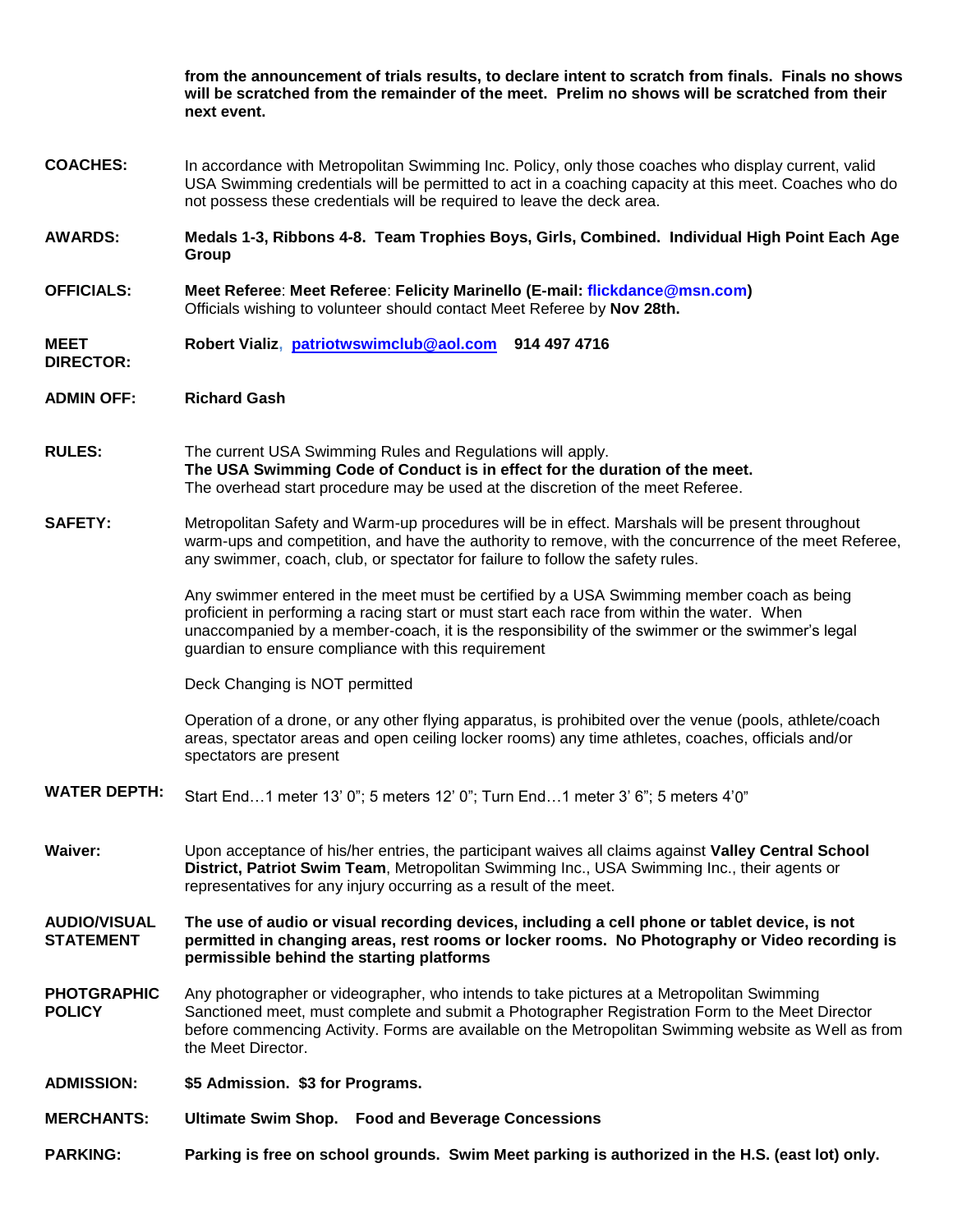**Parking in front of Middle School and in the West Lot is reserved for Craft Fair Attendees.**

**DIRECTIONS: Take Exit 5 on I84 and head north on route 208. Make a left onto Route 17K West and continue for about a mile. The School will be on your left.**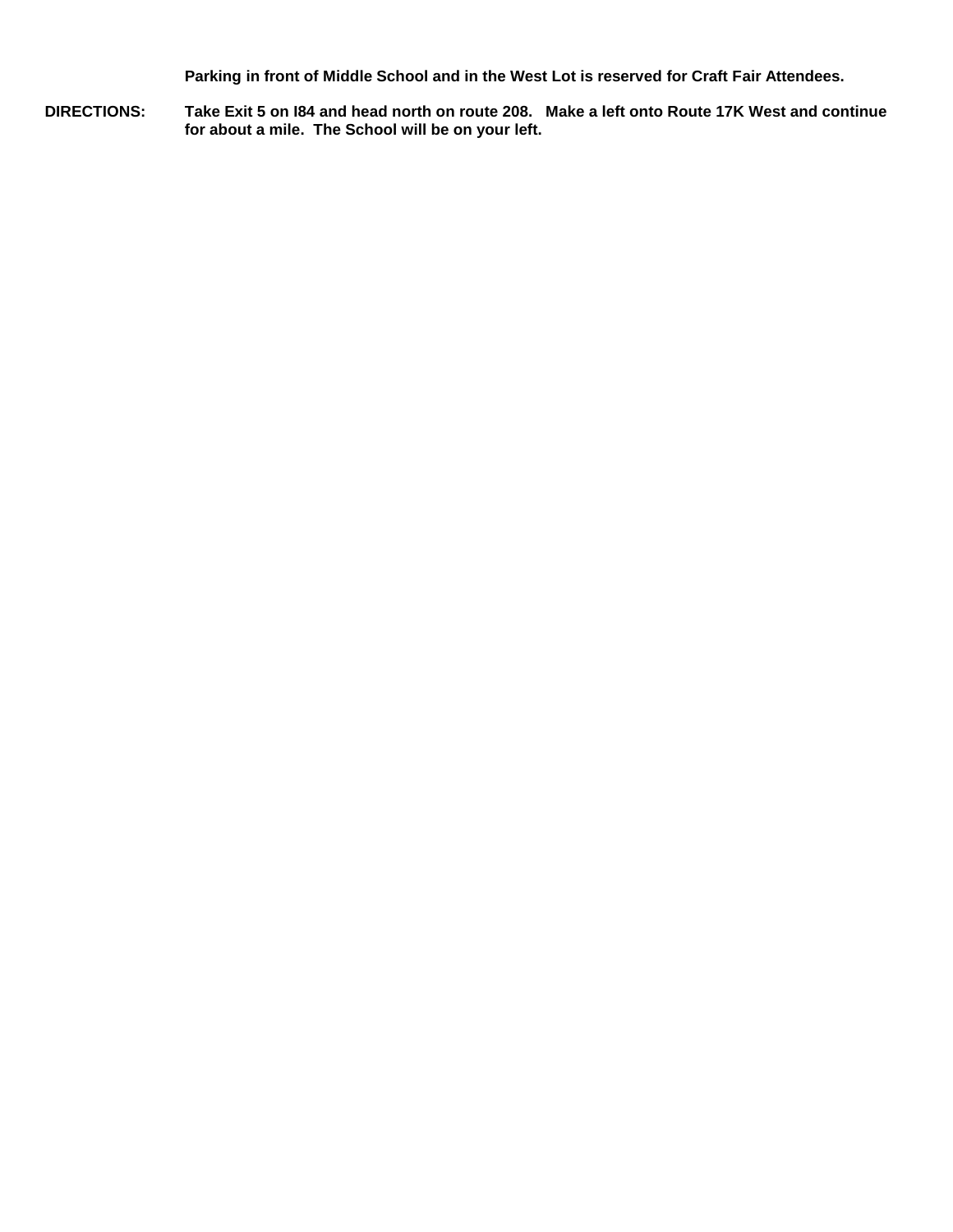### **Nov 30 – Dec2, 2018**

### **Fri Nov 30, 2018 Warm-up 5:00pm Start 6:00pm**

| <b>GIRLS</b> | <b>EVENT</b>        | <b>BOYS</b> |
|--------------|---------------------|-------------|
|              | 11-12 200 Free      |             |
|              | 13 & Older 500 Free |             |
|              | 11-12 200 IM        |             |
|              | 13 & Older 400 IM   |             |

### **Saturday Dec 1, 2018 Warm-up 7:00am Start 8:00am**

| <b>GIRLS</b> | <b>EVENTS</b>         | <b>BOYS</b> |
|--------------|-----------------------|-------------|
| 9            | 13-14 200 Back        | 10          |
| 11           | 15 & Older 200 Back   | 12          |
| 13           | 13-14 200 IM          | 14          |
| 15           | 15 & Older 200 IM     | 16          |
| 17           | 13-14 100 Breast      | 18          |
| 19           | 15 & Older 100 Breast | 20          |
| 21           | 13-14 100 Free        | 22          |
| 23           | 15 & Older 100 Free   | 24          |
| 25           | 13-14 100 Fly         | 26          |
| 27           | 15 & Older 100 Fly    | 28          |

### **Saturday Dec 1, 2018 Warm-up 11:30am Start 12:30pm**

| <b>GIRLS</b> | <b>EVENTS</b>        | <b>BOYS</b> |
|--------------|----------------------|-------------|
| 29           | 10 & Under 100 Back  | 30          |
| 31           | 11-12 100 Back       | 32          |
| 33           | 10 & Under 100 IM    | 34          |
| 35           | 11-12 200 Fly        | 36          |
| 37           | 10 & Under 50 Breast | 38          |
| 39           | 11-12 50 Breast      | 40          |
| 41           | 10 & Under 100 Free  | 42          |
| 43           | 11-12 100 Free       | 44          |
| 45           | 10 & Under 50 Fly    | 46          |
| 47           | 11-12 50 Fly         | 48          |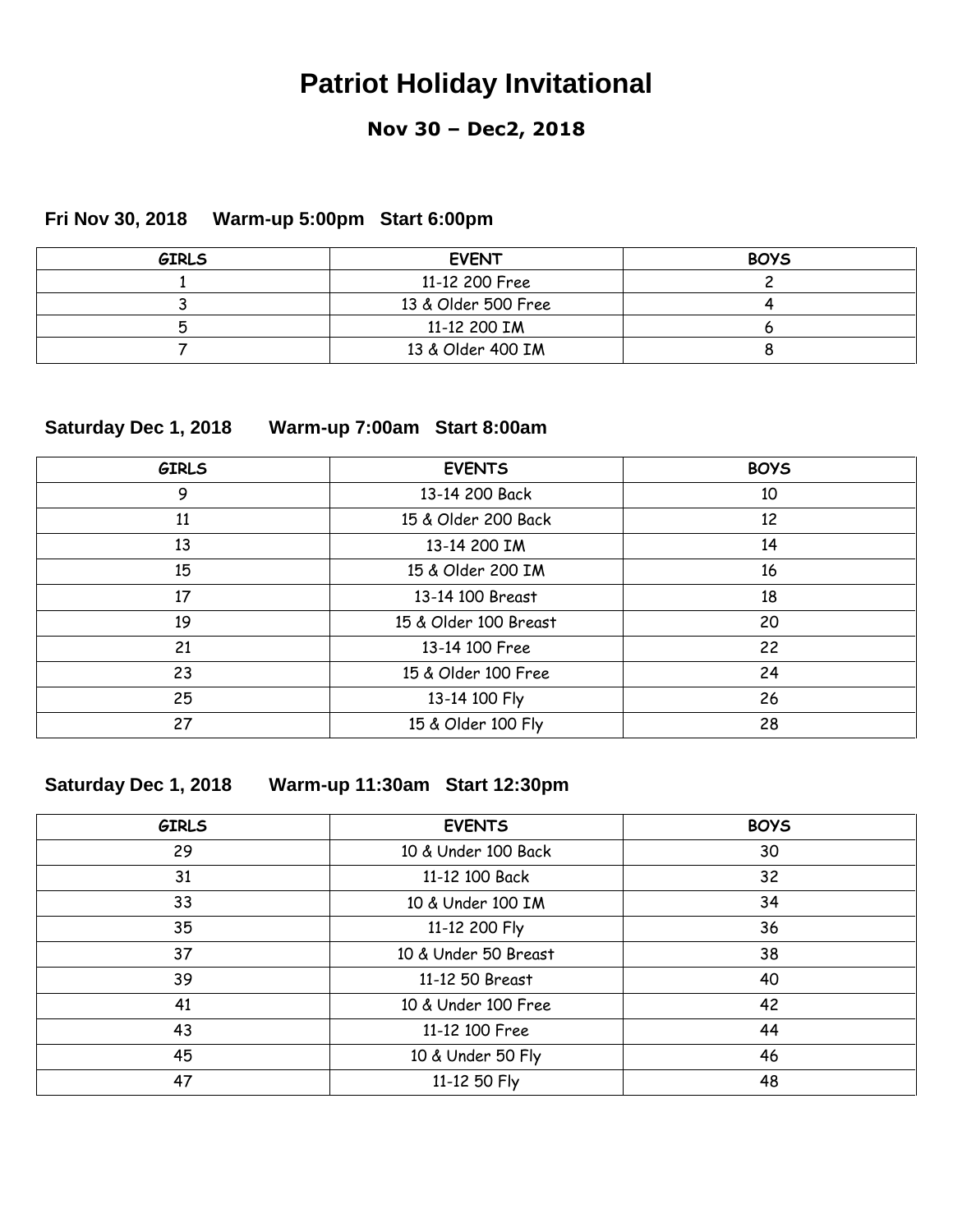### **Nov 30 – Dec2, 2018**

| <b>GIRLS</b> | <b>EVENTS</b>         | <b>BOYS</b> |
|--------------|-----------------------|-------------|
| 49           | 13-14 200 Free        | 50          |
| 51           | 15 & Older 200 Free   | 52          |
| 53           | 13-14 200 Fly         | 54          |
| 55           | 15 & Older 200 Fly    | 56          |
| 57           | 13-14 100 Back        | 58          |
| 59           | 15 & Older 100 Back   | 60          |
| 61           | 13-14 200 Breast      | 62          |
| 63           | 15 & Older 200 Breast | 64          |
| 65           | 13-14 50 Free         | 66          |
| 67           | 15 & Older 50 Free    | 68          |

### **Sunday Dec 2, 2018 Warm-up 7:00am Start 8:00am**

| Sunday Dec 2, 2018 |  |
|--------------------|--|
|--------------------|--|

**Sunday Dec 2, 2018 Warm-up 11:30am Start 12:30pm**

| <b>GIRLS</b> | <b>EVENTS</b>         | <b>BOYS</b> |
|--------------|-----------------------|-------------|
| 69           | 10 & Under 200 Free   | 70          |
| 71           | 11-12 200 Back        | 72          |
| 73           | 10 & Under 100 Fly    | 74          |
| 75           | 11-12 100 Fly         | 76          |
| 77           | 10 & Under 50 Back    | 78          |
| 79           | 11-12 50 Back         | 80          |
| 81           | 10 & Under 100 Breast | 82          |
| 83           | 11-12 100 Breast      | 84          |
| 85           | 10 & Under 50 Free    | 86          |
| 87           | 11-12 50 Free         | 88          |